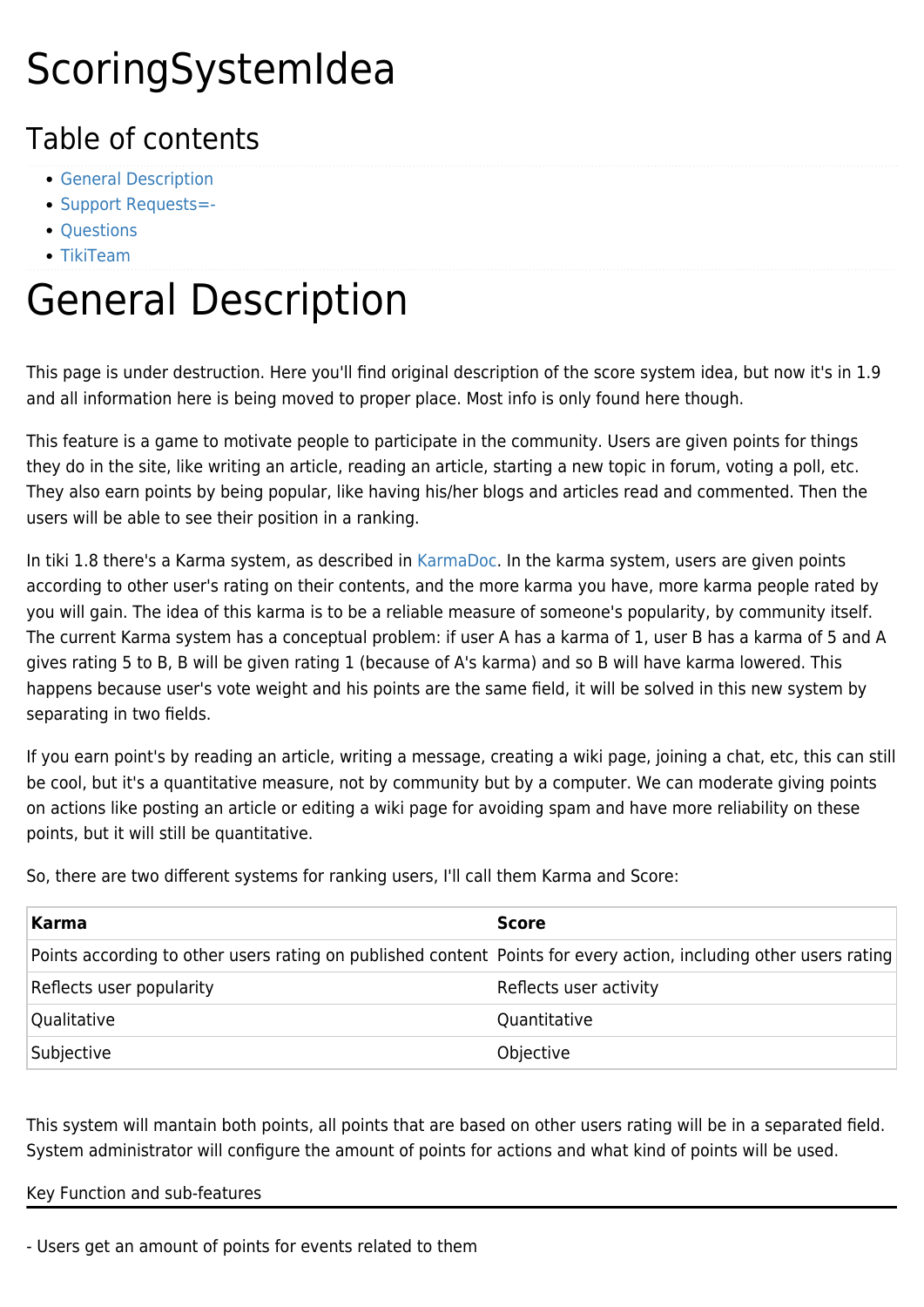- The amount of point is configurable
- Users are ranked according to points earned
- Events can be repeated or not. For example, earning 5 points for each hour logged in.

#### Implementation

This describes current implementation of Score system, that's on latest main CVS but not integrated to site. The karma system is implemented in commentslib since v1.8 and an implementation that merges both is in course.

The field 'score' was created in users\_users with user's total score, so that it will be fast to rank users.

The table users score will be created, with following fields:

- user - user's login

- event id an unique id for this event, so that user won't be scored twice
- score the score earned by this event
- expire expiration time for this scoring. so that users can earn points per 10 minutes in a chat, for example
- tstamp timestamp of this score

Every time the user makes some scoring action, the event will be given a unique id (for example, read article 10 if he's reading article with id 10). If there is no event for this user with same event id, or if the event has expired, this new event will be logged and the user's score will be updated. Old events (with age configurable) are erased for performance.

Also the table tiki score will be created to hold all events and respective punctuation:

- event - the name of the event. In the previous example 'read\_article' would be the event's name.

- score - number of points for these events

- expiration - how long, in seconds, before the user can earn points again for the same event. 0 indicates only once.

- category category, to group on admin
- description description to go on admin
- ord order to list in admin

Check /lib/score/scorelib.php on latest v1.9 CVS. It's not being included, I've put there just for having comments on it. The lib works with tables exactly as above. I have an idea of including classifying events in Subjective/Objective, as for easily setting up a Karma only system.

#### Related Links

[KarmaDoc](https://tiki.org/KarmaDoc) is the old Karma idea.

Typical Uses

The Score system is good for small and starter sites, to motivate new users to contribute. This can also help administrators to focus activity in one or two areas by granting more points to these areas, so that small communities won't get dispersed with lots of tools in the beginning.

The Karma system is the karma system. It's more reliable for, well, measure user's karma in a community. It's really fun! It motivates people to care about community by contributing for it to get better.

#### Case Studies